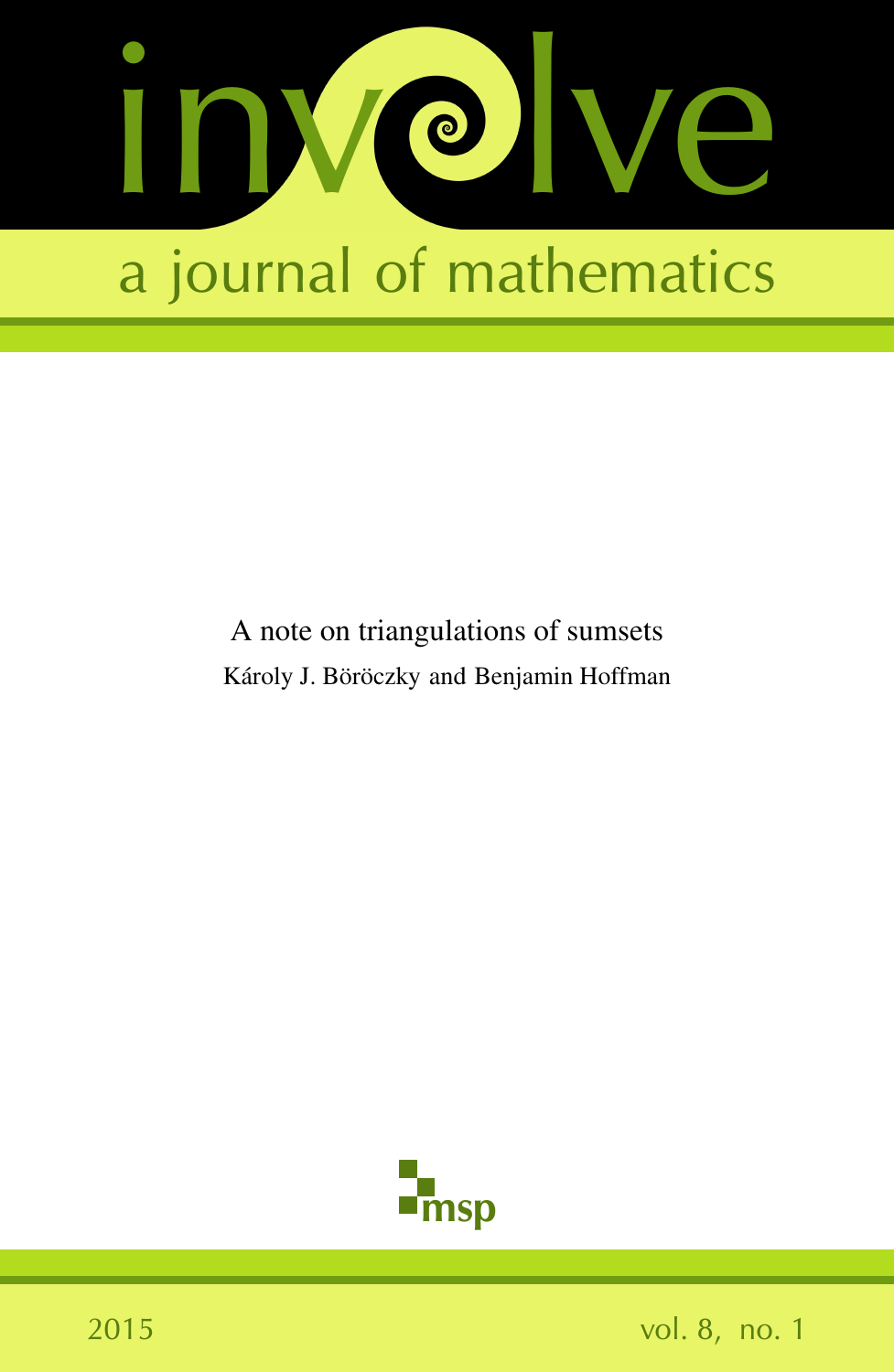

# A note on triangulations of sumsets

Károly J. Böröczky and Benjamin Hoffman

(Communicated by Andrew Granville)

For finite subsets A and B of  $\mathbb{R}^2$ , we write  $A + B = \{a + b : a \in A, b \in B\}$ . We write  $tr(A)$  to denote the common number of triangles in any triangulation of the convex hull of A using the points of A as vertices. We consider the conjecture that tr $(A + B)^{\frac{1}{2}} \ge \text{tr}(A)^{\frac{1}{2}} + \text{tr}(B)^{\frac{1}{2}}$ . If true, this conjecture would be a discrete two-dimensional analogue to the Brunn–Minkowski inequality. We prove the conjecture in three special cases.

## <span id="page-1-0"></span>1. Introduction

We write A, B to denote finite subsets of  $\mathbb{R}^d$ , and  $|\cdot|$  to stand for their cardinality. For objects  $X_1, \ldots, X_k$  in  $\mathbb{R}^d$ ,  $[X_1, \ldots, X_k]$  denotes their convex hull. Our starting point is two classical results. One is due to Freiman from the 1960s; namely,

$$
|A + B| \ge |A| + |B| - 1,\tag{1}
$$

with equality if and only if  $A$  and  $B$  are arithmetic progressions of the same difference. The other result, the Brunn–Minkowski inequality, dates back to the 19th century. It says that if  $X, Y \subset \mathbb{R}^d$  are compact sets, then

$$
\lambda(X+Y)^{\frac{1}{d}} \ge \lambda(X)^{\frac{1}{d}} + \lambda(Y)^{\frac{1}{d}},
$$

where  $\lambda$  stand for the Lebesgue measure, and equality holds if X and Y are convex homothetic sets. This theorem has been successfully applied to estimating the size of a sumset, for example by Ruzsa, Green, and Tao. In turn, various discrete analogues of the Brunn–Minkowski inequality have been established in papers by Bollobás and Leader, Gardner and Gronchi, Green and Tao and, most recently, by Grynkiewicz and Serra in the planar case. All these papers use the method of compression, which changes a finite set into a set better suited for sumset estimates, but which cannot control the convex hull. See [\[Freiman 1973;](#page-11-0) [2002\]](#page-11-1) for the earlier history, and [\[Ruzsa 2009\]](#page-11-2) and [\[Tao and Vu 2006\]](#page-11-3) for thorough surveys.

*MSC2010:* 11B75, 52C05.

*Keywords:* additive combinatorics, sumsets, Brunn–Minkowski inequality, triangulations. Böröczky is supported by OTKA 109789.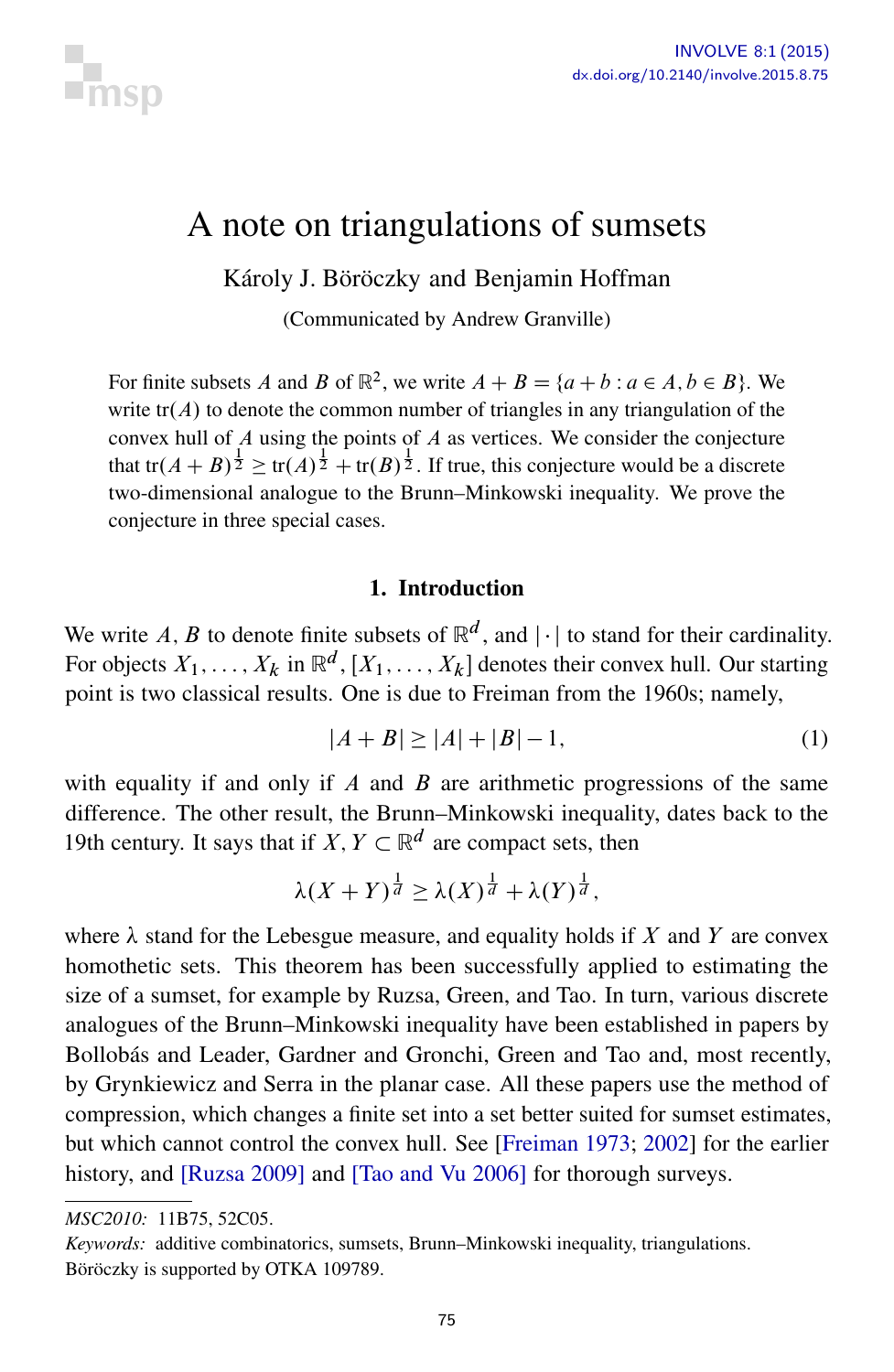Unfortunately the known analogues are not as simple in their form as the original Brunn–Minkowski inequality. A formula due to Gardner and Gronchi says that if A is not contained in any affine subspace of  $\mathbb{R}^d$ , then

$$
|A + B| \ge (d!)^{-\frac{1}{d}} (|A| - d)^{\frac{1}{d}} + |B|^{\frac{1}{d}}.
$$

In this paper, we discuss a more direct version of the Brunn–Minkowski inequality in the plane, which would improve Freiman's inequality if both  $A$  and  $B$  are two-dimensional.

In the planar case  $(d = 2)$ , a recent conjecture by Matolcsi and Ruzsa (personal communication, 2009) might point to the right version of the Brunn–Minkowski inequality. Let A be a finite noncollinear point set in  $\mathbb{R}^2$ . We write tr A to denote the common number of triangles in any triangulation of  $[A]$  using the points of A as vertices. If  $b_A$  and  $i_A$  denote the number of points of A in  $\partial[A]$  and int[A], then the Euler formula yields

$$
\text{tr}\,A = b_A + 2i_A - 2.\tag{2}
$$

If  $\Pi$  is a polygon with vertices in  $\mathbb{Z}^2$ , and  $A = \mathbb{Z}^2 \cap \Pi$ , then Pick's theorem says that

$$
tr A = 2\lambda(\Pi).
$$

Now the Ruzsa–Matolcsi conjecture proposes that if  $A$  and  $B$  in the plane are not collinear, then

<span id="page-2-0"></span>
$$
\operatorname{tr}(A+B)^{\frac{1}{2}} \ge \operatorname{tr}(A)^{\frac{1}{2}} + \operatorname{tr}(B)^{\frac{1}{2}}.
$$
 (3)

We note that equality holds if for a polygon  $\Pi$  whose vertices are in  $\mathbb{Z}^2$  and integers  $k, m \ge 1$ , we have  $A = \mathbb{Z}^2 \cap k \Pi$  and  $B = \mathbb{Z}^2 \cap m \Pi$ .

In this paper, we verify [\(3\)](#page-2-0) in some special cases. To present our main idea we note that if  $\alpha, \beta > 0$ , then

<span id="page-2-1"></span>
$$
(\alpha + \beta)^2 \le 2(\alpha^2 + \beta^2),\tag{4}
$$

with equality if and only if  $\alpha = \beta$ . Thus conjecture [\(3\)](#page-2-0) follows from

$$
\text{tr}(A+B) \ge 2[\text{tr }A+\text{tr }B].\tag{5}
$$

This inequality does not hold in general. For example, let  $\Pi$  be a polygon with vertices in  $\mathbb{Z}^2$ , and let  $A = \mathbb{Z}^2 \cap k \Pi$  and  $B = \mathbb{Z}^2 \cap m \Pi$  for integers  $k, m \ge 1$ . If  $k \neq m$ , then we have equality in the Brunn–Minkowski theorem for  $X = [A]$  and  $Y = [B]$ . Still, as we verify, [\(5\)](#page-2-1) holds in several interesting cases.

The triangulation conjecture [\(3\)](#page-2-0) can be written in the following form.

<span id="page-2-2"></span>**Conjecture 1** (main conjecture). If A and B are finite noncollinear sets  $\mathbb{R}^2$ , then

$$
\sqrt{2i_{A+B} + b_{A+B} - 2} \ge \sqrt{2i_A + b_A - 2} + \sqrt{2i_B + b_B - 2}.
$$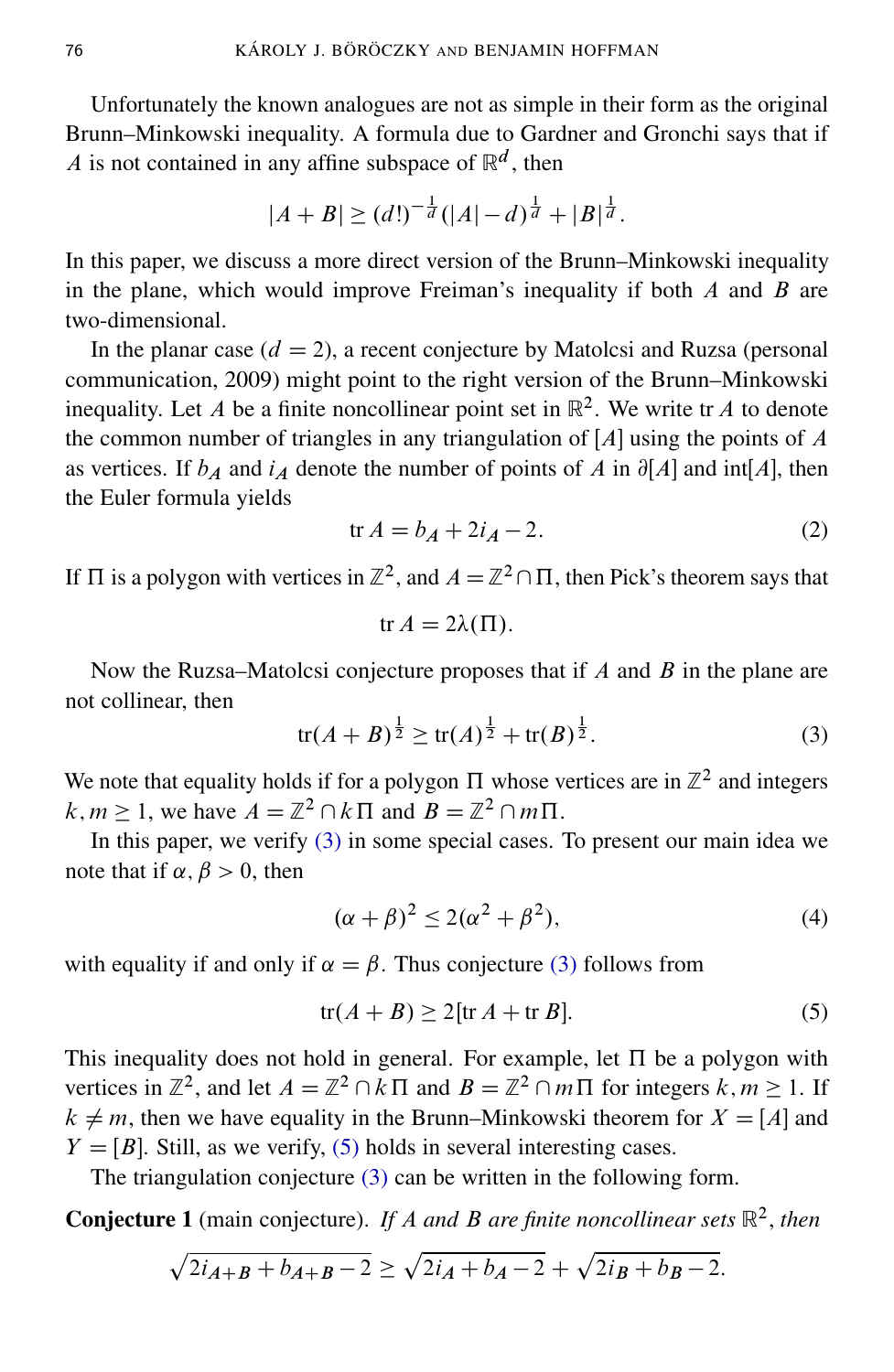In turn,  $(5)$  is equivalent with

$$
2i_{A+B} + b_{A+B} \ge 4i_A + 4i_B + 2b_A + 2b_B - 6. \tag{6}
$$

#### <span id="page-3-1"></span>2. Remarks on the boundary

In the following, we need the notion of exterior normal. A vector  $u$  is an exterior normal at  $x_0$  to [A], where  $x_0 \in A$ , if

$$
u \cdot x_0 = \max\{u \cdot x : x \in A\}.
$$

It immediately follows that only points in the boundary of  $[A]$  will have nonzero exterior normals. It also follows that if  $a + b$  is a boundary point of  $[A + B]$  for  $a \in A$  and  $b \in B$ , then an exterior unit normal u at  $a + b$  to  $[A + B]$  is an exterior unit normal at a to [A], and at b to [B]. We conclude the following:

<span id="page-3-2"></span>**Lemma 2.** If A and B are finite noncollinear sets in  $\mathbb{R}^2$ , and  $a \in A$  and  $b \in B$ , *then*  $a + b$  *lies* on the boundary of  $[A + B]$  with nonzero exterior unit normal vector *u* if and only if u is an exterior normal to  $[A]$  at a and to  $[B]$  at b.

For a unit vector  $u$ , and finite set  $A$ , define the collinear set of points

$$
A_u = \{x \in A : u \cdot x = \max_{y \in A} (u \cdot y)\}.
$$

<span id="page-3-0"></span>Lemma 3. *For any finite noncollinear sets* A *and* B *in* R 2 , *we have*

$$
b_{A+B} \ge b_A + b_B,
$$

*with equality if and only if the inequalities*  $|A_u| \geq 2$  *and*  $|B_u| \geq 2$  *for a unit vector* u *imply that* A<sup>u</sup> *and* B<sup>u</sup> *are arithmetic progressions of the same difference.*

*Proof.* For a finite collinear set C, let  $S(C) = |C| - 1$ , namely, the number of segments the points of C divide the line into. Therefore if C and D are contained in parallel lines, then  $S(C+D) \geq S(C) + S(D)$ , with equality if and only if  $|C| = 1$ ,  $|D| = 1$ , or C and D are arithmetic progressions of the same difference. Applying this observation to  $C = A_u$  and  $D = B_u$  for each unit vector which is an exterior normal to a side of  $[A + B]$  yields the lemma.

### 3. Sums with unique representation for each point

In this section we consider the case where representation of points in  $A + B$  is unique. We say that the representation is unique when for all  $x \in A + B$ , if  $x = a_1 + b_1$  and  $x = a_2 + b_2$ , then  $a_1 = a_2$  and  $b_1 = b_2$ .

**Theorem 4.** *If the representation of points in*  $A + B$  *is unique, then* [Conjecture 1](#page-2-2) *holds.*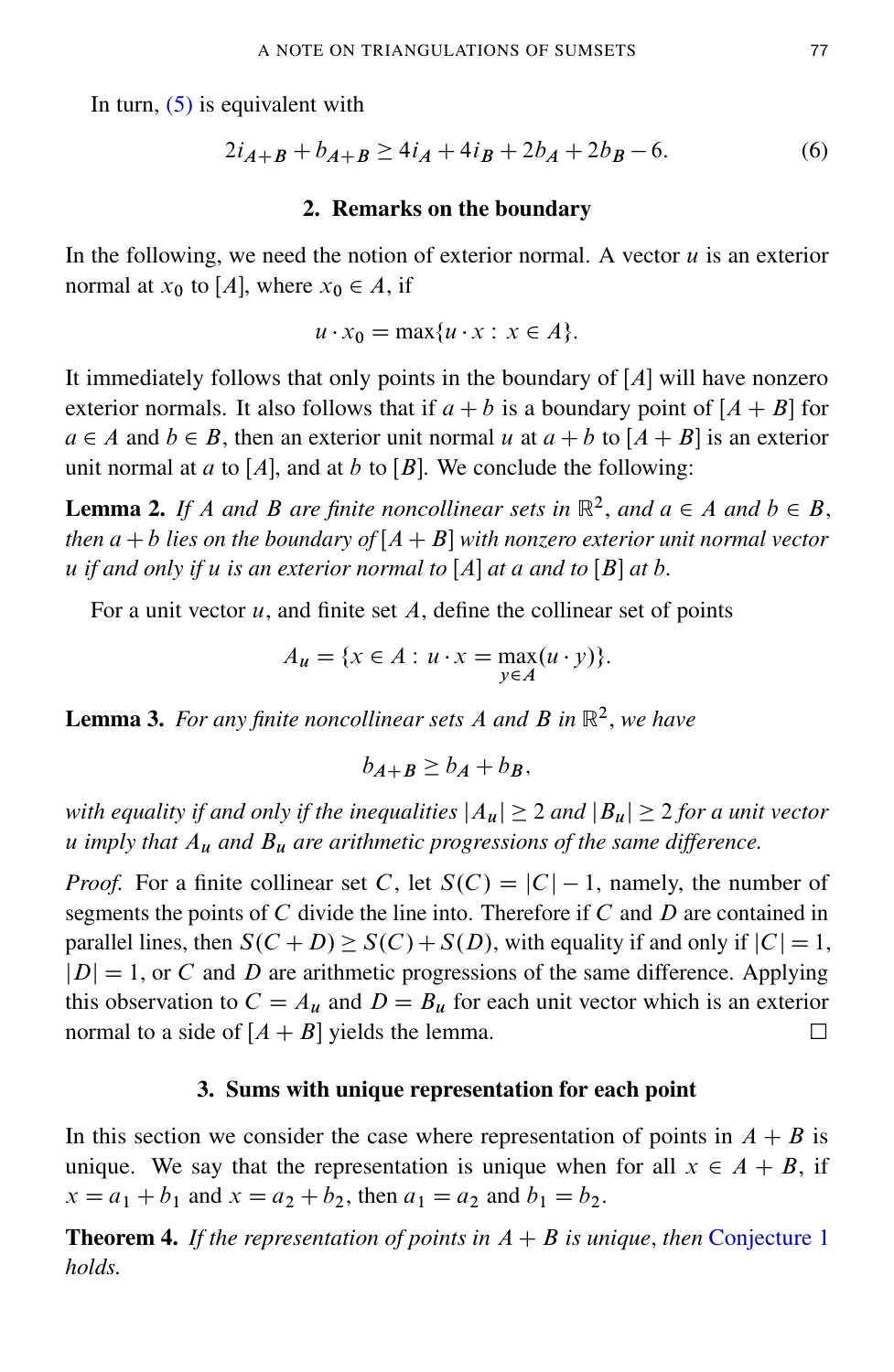*Proof.* From the previous section, we see that whether  $x = a + b \in A + B$  lies on the boundary of  $[A + B]$  depends only on the exterior normals of  $a \in A$  and  $b \in B$ . So applying any transformation to A or B that preserves  $|A + B|$ , tr A, tr B, and the exterior normals of A and B will also preserve  $tr(A + B)$ . Note that scalar multiplication by  $\epsilon$ , where  $\epsilon A = {\epsilon a : a \in A}$ , satisfies the latter three conditions immediately. Since the representation of points in  $A+B$  is unique, picking  $\epsilon$  so that the representation of points in  $\epsilon A + B$  is also unique will satisfy the first condition.

We pick  $\epsilon$  small enough so that, for fixed  $b \in B$ , letting  $\epsilon A + b = \{a+b : a \in \epsilon A\}$ , for any  $x \in \epsilon A + B$ , if  $x \in [\epsilon A + b]$ , then  $x \in \epsilon A + b$ . Geometrically, this amounts to shrinking A enough that  $\epsilon A + B$  looks like a little copy of A placed at each point in B. It follows that the representation of points in  $\epsilon A + B$  is unique, and hence  $tr(\epsilon A + B) = tr(A + B)$ .

Assume without loss of generality that tr  $A = \text{tr}(\epsilon A) \geq \text{tr } B$ . We begin to draw lines between points in  $\epsilon A+B$  to form a partial triangulation, which can be extended to a triangulation of  $\epsilon A + B$ . For each  $b \in B$ , draw lines on  $\epsilon A + b$  that form a triangulation of that set. Then, consider a triangulation T of B. For  $b_1, b_2 \in B$ that are connected by a line in T, consider  $\epsilon A + b_1$  and  $\epsilon A + b_2$ . Pick a point  $b_1^*$  $i_1^* \in \epsilon A + b_1$  that has exterior normal  $b_2 - b_1$  in  $[\epsilon A + b_1]$ . Pick a point  $b_2^*$  $a^*_{2} \in \epsilon A + b_2$ that has exterior normal  $b_1 - b_2$  in [ $\epsilon A + b_2$ ]. Now, in  $\epsilon A + B$ , draw a line between  $b_1^*$  $i<sub>1</sub><sup>*</sup>$  and  $b<sub>2</sub><sup>*</sup>$  $*$ . Geometrically, we have mimicked a triangulation of  $A$  at each little copy of  $A$ , and a triangulation of  $B$  on a large scale, treating each little copy of  $A$ as a point in B. Letting  $ptr(\epsilon A + B)$  denote the number of polygons enclosed in this partial triangulation, it follows that

$$
tr(A + B) = tr(\epsilon A + B) \geq ptr(\epsilon A + B) = |B| tr A + tr B.
$$
 (7)

[Conjecture 1](#page-2-2) then follows from the inequality

<span id="page-4-0"></span>
$$
\sqrt{|B| \operatorname{tr} A + \operatorname{tr} B} \ge \sqrt{\operatorname{tr} A} + \sqrt{\operatorname{tr} B}.
$$
 (8)

Since  $|B| \ge 3$  and tr  $A \ge \text{tr } B$ ,  $(|B|-2)$  tr  $A \ge \text{tr } B$  holds, which then implies [\(8\).](#page-4-0)  $\Box$ 

## <span id="page-4-1"></span>4. The case  $i_A = i_B = 1$

We see that [Lemma 3](#page-3-0) yields that [\(6\),](#page-3-1) and in turn [Conjecture 1,](#page-2-2) would follow from

$$
2i_{A+B} \ge 4i_A + 4i_B + b_A + b_B - 6,\tag{9}
$$

which we have already noted does not always hold. However, in the remainder of this paper we show it holds for two special cases. The proof of the first case is simple:

#### **Theorem 5.** When  $i_A = i_B = 1$ , [Conjecture 1](#page-2-2) *holds.*

*Proof.* From [Lemma 2,](#page-3-2) it follows that if  $a \in A_{int} = \{a \in A : a \in int[A]\}$ , then  $a+B \subset (A+B)_{\text{int}}$ . So by [\(1\),](#page-1-0) since  $i_A$  and  $i_B$  are nonempty,  $i_{A+B} \ge i_A + |B|-1$ ,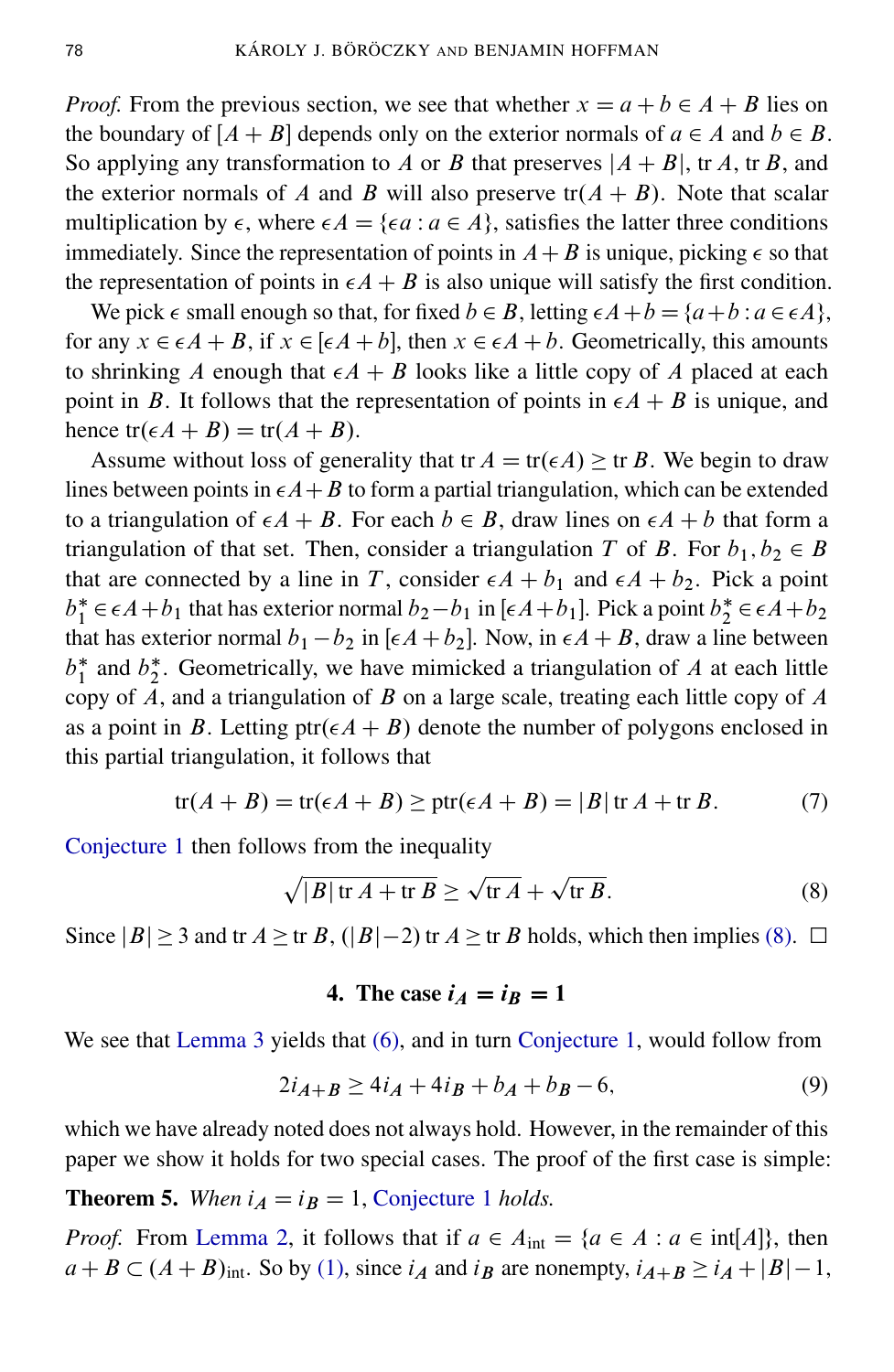and similarly  $i_{A+B} \ge i_B + |A| - 1$ . Thus, since  $|A| = i_A + i_A$  and  $|B| = i_B + i_B$ , we have

$$
2i_{A+B} \ge 2i_A + 2i_B + b_A + b_B - 2. \tag{10}
$$

In the case that  $i_A = i_B = 1$ , [\(9\)](#page-4-1) follows.

## 5. The case  $|A| = b_A$  and  $|B| = b_B$

We now turn to the case  $|A| = b_A$  and  $|B| = b_B$ , or in other words, both A and B lie on the boundary of their convex hulls. In this case, [\(9\)](#page-4-1) becomes

$$
2i_{A+B} \ge b_A + b_B - 6. \tag{11}
$$

The bad news is that  $(11)$  does not always hold. Let

$$
\widetilde{A} = \{ (0,0), (1,0), (0,1) \} = \{ (x, y) \in \mathbb{N}^2 : x + y \le 1 \},
$$
  
\n
$$
\widetilde{B} = \{ (0,0), (1,0), (0,1), (2,0), (1,1), (0,2) \} = \{ (x, y) \in \mathbb{N}^2 : x + y \le 2 \}.
$$

Therefore  $|\tilde{A}| = b_{\tilde{A}} = 3$ ,  $|\tilde{B}| = b_{\tilde{B}} = 6$ , and  $\tilde{A} + \tilde{B} = \{(x, y) \in \mathbb{N}^2 : x + y \le 3\}$ yields  $i_{\tilde{A}+\tilde{B}} = 1$ . In particular, [\(11\)](#page-5-0) fails to hold for  $\tilde{A}$  and  $\tilde{B}$ , but the good news is that [Conjecture 1](#page-2-2) does hold for them.

We note that  $\widetilde{B} = \widetilde{A} + \widetilde{A}$ . Actually, if A is any set of three noncollinear points, and  $B = A + A$ , then there exists a linear transformation  $\varphi$  such that A is a translate of  $\varphi \widetilde{A}$ , and B is a translate of  $\varphi \widetilde{B}$ . Therefore [\(11\)](#page-5-0) does not hold for that A and B, as well. However, in the remainder of the paper, we prove the following theorem. From this result [Conjecture 1](#page-2-2) holds for the case when  $|A| = b_A$  and  $|B| = b_B$ .

<span id="page-5-1"></span>**Theorem 6.** If A and B are finite noncollinear sets in  $\mathbb{R}^2$  such that  $|A| = b_A$ ,  $|B| = b_B$  and [\(11\)](#page-5-0) *fails to hold, then either*  $|A| = 3$ , *and* B *is a translate of*  $A + A$ ,  $or$   $|B| = 3$ , *and* A *is a translate of*  $B + B$ .

To prove [Theorem 6,](#page-5-1) we consider a unit vector v not parallel to any side of  $[A]$ or [B]. We think of v as pointing vertically upwards. Let  $l_{v,A}$  and  $r_{v,A}$  be the leftmost and rightmost vertices of [A], respectively. We note that  $l_{v,A}$  and  $r_{v,A}$  are unique, because v is not parallel to any side of [A]. Similarly, let  $l_{v,B}$  and  $r_{v,B}$  be the (unique) leftmost and rightmost vertices of  $[B]$ , respectively.

Remember that v points upwards. We observe that  $l_{v,A}$  and  $r_{v,A}$  divide the boundary of [A] into one "upper" and one "lower" polygonal arc. Let  $A_{v,\text{upp}}$ and  $A_{\nu,low}$  denote the set of points of A in the upper and lower polygonal arcs, respectively, excluding  $l_{v,A}$  and  $r_{v,A}$ . For  $a \in A$ , we have

<span id="page-5-3"></span><span id="page-5-2"></span> $a \in A_{v,\text{uop}}$  if and only if  $u \cdot v > 0$  for any unit exterior normal u to [A] at a, (12)  $a \in A_{\nu, \text{low}}$  if and only if  $u \cdot v < 0$  for any unit exterior normal u to [A] at a. (13)

<span id="page-5-0"></span>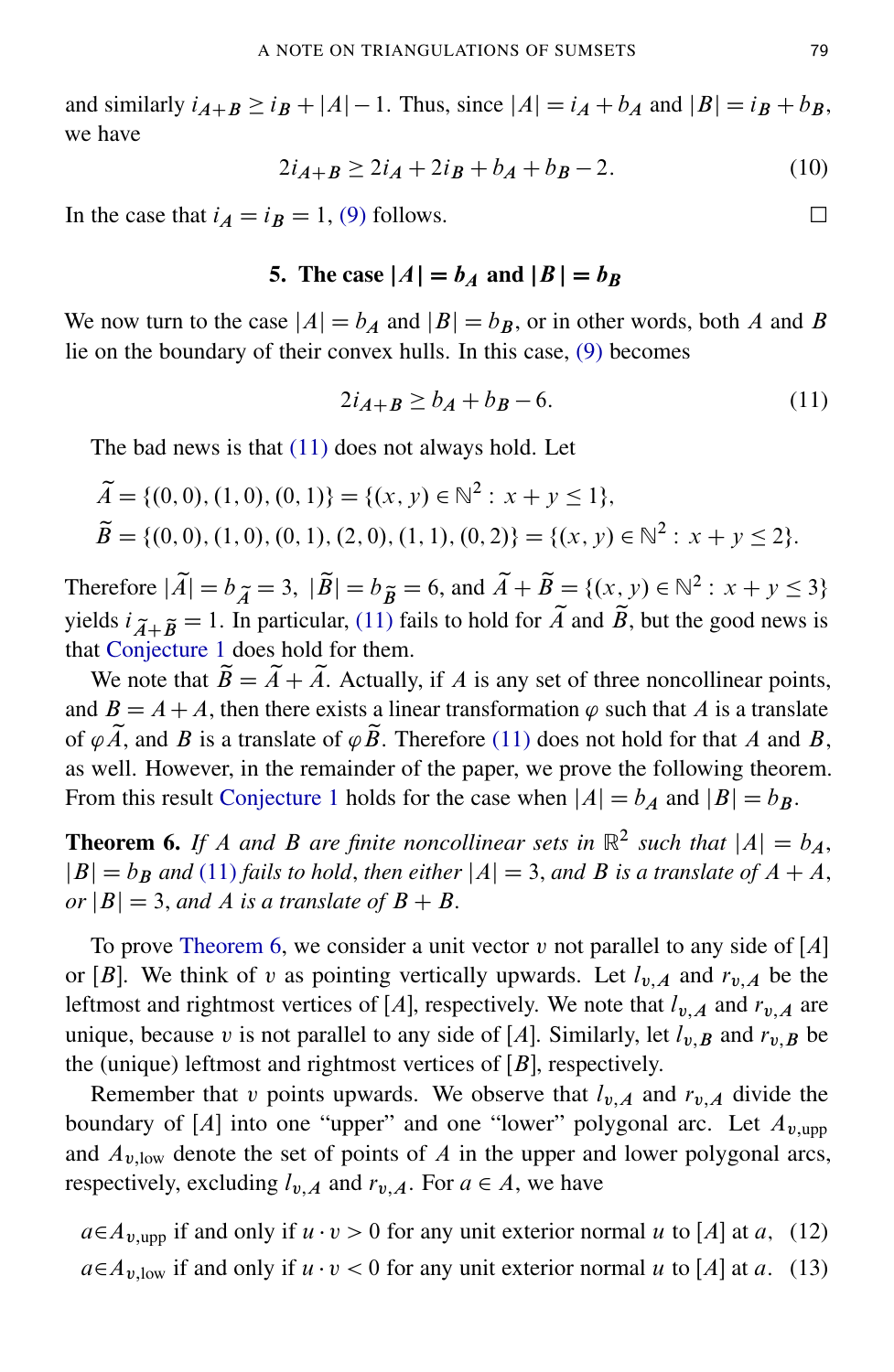In addition, as  $l_{v,A}$  and  $r_{v,A}$  are excluded, we have

<span id="page-6-3"></span><span id="page-6-2"></span><span id="page-6-1"></span><span id="page-6-0"></span>
$$
|A_{v,\text{upp}}| + |A_{v,\text{low}}| = b_A - 2. \tag{14}
$$

Similarly,  $l_{v,B}$  and  $r_{v,B}$  divide the boundary of [B] into an "upper" and a "lower" polygonal arc; let  $B_{v,\text{upp}}$  and  $B_{v,\text{low}}$  denote the set of points of B in the upper and lower polygonal arcs, respectively, excluding  $l_{v,B}$  and  $r_{v,B}$ . For  $b \in B$ , we have

 $b \in B_{\nu,\text{uop}}$  if and only if  $u \cdot v > 0$  for any unit exterior normal u to [B] at b, (15)  $b \in B_{v,low}$  if and only if  $u \cdot v < 0$  for any unit exterior normal u to [B] at b, (16)  $|B_{v,\text{upp}}| + |B_{v,\text{low}}| = b_B - 2.$  (17)

<span id="page-6-4"></span>Lemma 7. *Let* A *and* B *be finite noncollinear sets in* R 2 , *and let* v *be a unit vector not parallel to any side of* [A] *or* [B]. If  $A_{v,\text{urop}}$ ,  $A_{v,\text{low}}$ ,  $B_{v,\text{urop}}$  *and*  $B_{v,\text{low}}$  *are all nonempty*, *then* [\(11\)](#page-5-0) *holds.*

*Proof.* [Lemma 2,](#page-3-2) [\(12\)](#page-5-2) and [\(16\)](#page-6-0) yield that  $A_{v,upp} + B_{v,low} \subset \text{int}[A + B]$ ; therefore

$$
i_{A+B} \ge |A_{v,\text{upp}} + B_{v,\text{low}}| \ge |A_{v,\text{upp}}| + |B_{v,\text{low}}| - 1.
$$

In addition, [Lemma 2,](#page-3-2) [\(13\)](#page-5-3) and [\(15\)](#page-6-1) yield that  $A_{v,low} + B_{v,upp} \subset \text{int}[A+B]$ ; therefore

$$
i_{A+B} \ge |A_{v,low} + B_{v,upp}| \ge |A_{v,low}| + |B_{v,upp}| - 1.
$$

We deduce from [\(14\)](#page-6-2) and [\(17\)](#page-6-3) that

$$
2i_{A+B} \ge |A_{v,\text{upp}}| + |B_{v,\text{low}}| + |A_{v,\text{low}}| + |B_{v,\text{upp}}| - 2 = b_A + b_B - 6. \qquad \Box
$$

In other words, [Lemma 7](#page-6-4) says that if [\(11\)](#page-5-0) does not hold, then at least one of the sets  $A_{v,\text{upp}}$ ,  $A_{v,\text{low}}$ ,  $B_{v,\text{upp}}$  and  $B_{v,\text{low}}$  is empty. We observe that replacing v by  $-v$  simply exchanges  $A_{v,\text{uop}}$  and  $A_{v,\text{low}}$  on the one hand, and  $B_{v,\text{uop}}$  and  $B_{v,\text{low}}$ on the other hand. Therefore [Proposition 9](#page-8-0) will refine [Lemma 7.](#page-6-4) Before that, we verify another auxiliary statement. Let  $[p, q]$  denote the closed line segment with end points  $p, q \in \mathbb{R}^2$ .

<span id="page-6-6"></span>Lemma 8. *Let* A *and* B *be finite noncollinear sets in* R 2 , *and let* v *be a unit vector not parallel to any side of* [A] *or* [B]. If  $A_{v,low} = \emptyset$ , *then*  $i_{A+B} \ge |B_{v,upp}| - 2$ , *where equality would imply that*  $B_{v,low} \subset [l_{v,B}, r_{v,B}]$ *, and the segments*  $[l_{v,A}, r_{v,A}]$ *and*  $[l_{v,B}, r_{v,B}]$  *are parallel.* 

*Proof.* We drop the reference to v in the notation. After applying a linear transformation fixing  $v$ , we may assume that

<span id="page-6-7"></span><span id="page-6-5"></span>
$$
w \cdot v = 0 \quad \text{for } w = r_A - l_A. \tag{18}
$$

We may also assume that

$$
l_A \cdot v = r_A \cdot v = 0. \tag{19}
$$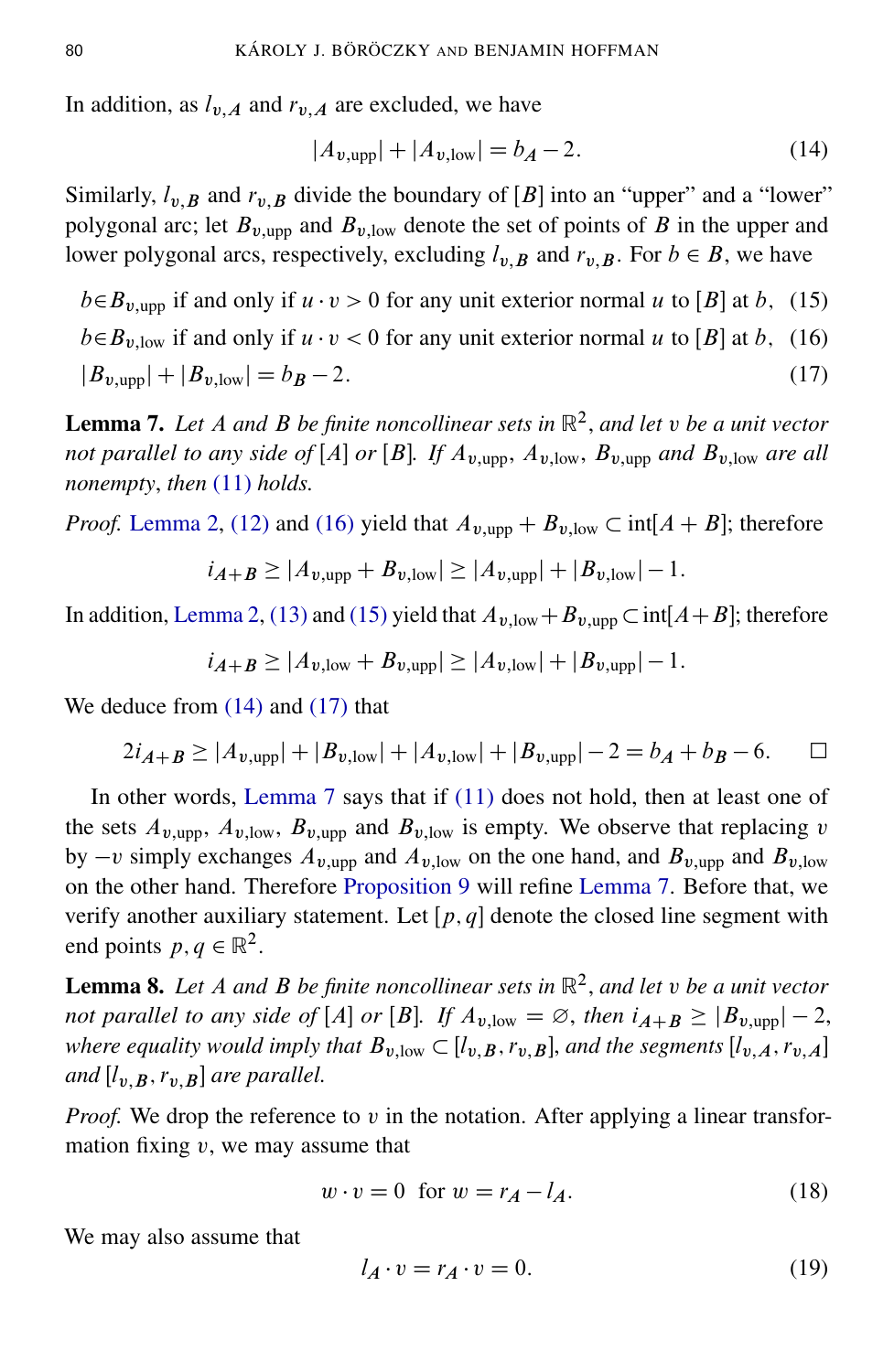If  $r_B \cdot v > l_B \cdot v$ , then we reflect both A and B through the line  $\mathbb{R}v$ . This keeps v, but interchanges the roles of  $l_A$  and  $r_A$  on the one hand, and the roles of  $l_B$  and  $r_B$ on the other hand. Therefore we may assume that

<span id="page-7-7"></span><span id="page-7-3"></span><span id="page-7-2"></span><span id="page-7-0"></span>
$$
r_B \cdot v \le l_B \cdot v. \tag{20}
$$

Understanding exterior normals helps bound interior points in  $[A + B]$ . As A has some point above  $[I_A, r_A]$  by  $A_{\text{low}} = \emptyset$ , [\(18\)](#page-6-5) yields that

either  $u \cdot w > 0$  or  $u = -v$  for any exterior unit normal u at  $r_A$  to [A], (21)

either  $u \cdot w < 0$  or  $u = -v$  for any exterior unit normal u at  $l_A$  to [A]. (22)

We may assume that  $B_{\text{upp}} \neq \emptyset$  (otherwise [Lemma 8](#page-6-6) trivially holds). We subdivide  $B_{\text{upp}}$  into the sets

$$
B_{\text{upp}}^{-} = \{b \in B_{\text{upp}} : u \cdot w < 0 \text{ for any exterior unit normal } u \text{ at } b \text{ to } [B] \}, \quad (23)
$$
\n
$$
B_{\text{upp}}^{+} = \{b \in B_{\text{upp}} : u \cdot w > 0 \text{ for any exterior unit normal } u \text{ at } b \text{ to } [B] \}, \quad (24)
$$
\n
$$
B_{\text{upp}}^{0} = \{b \in B_{\text{upp}} : v \text{ is an exterior unit normal } u \text{ at } b \text{ to } [B] \}. \quad (25)
$$

Since for any  $b \in B$ , the set of all exterior unit normals u at b to [B] is an arc of the unit circle, the sets  $B_{\text{upp}}^+$ ,  $B_{\text{upp}}^+$  and  $B_{\text{upp}}^0$  are pairwise disjoint, and their union is  $B_{\text{upp}}$ . In addition, we define

<span id="page-7-8"></span><span id="page-7-1"></span>
$$
\widetilde{B}_{\text{upp}}^{-} = \begin{cases} \{l_B\} \cup B_{\text{upp}}^{-} & \text{if there exists } b \in B \text{ with } b \cdot v < l_B \cdot v, \\ B_{\text{upp}}^{-} & \text{if } b \cdot v \ge l_B \cdot v \text{ for all } b \in B. \end{cases} \tag{26}
$$

It follows that if  $b \in \widetilde{B}^-_{\text{upp}}$ , then

either  $u \cdot w < 0$  or  $u = v$  for an exterior unit normal u to [B] at b. (27)

Turning to  $B^0_{\text{upp}}$ , if  $B^0_{\text{upp}} \neq \emptyset$ , then there exist  $l^0_B, r^0_B \in B^0_{\text{upp}}$  such that  $r^0_B - l^0_B = sw$ for  $s \geq 0$ , and

$$
B_{\rm upp}^{0} = B \cap [l_B^0, r_B^0],\tag{28}
$$

$$
v \cdot b_0 = \max\{v \cdot b : b \in B\} = H \text{ for all } b_0 \in B_{\text{upp}}^0.
$$
 (29)

To estimate  $i_{A+B}$ , we deduce from [Lemma 2,](#page-3-2) and from [\(21\)](#page-7-0) and [\(27\)](#page-7-1) on the one hand, from [\(22\)](#page-7-2) and [\(24\)](#page-7-3) on the other hand, that

<span id="page-7-6"></span><span id="page-7-5"></span>
$$
r_A + \widetilde{B}_{\text{upp}}^- \subset \text{int}[A + B] \text{ if } B_{\text{upp}}^- \neq \varnothing,
$$
  

$$
l_A + B_{\text{upp}}^+ \subset \text{int}[A + B] \text{ if } B_{\text{upp}}^+ \neq \varnothing.
$$
 (30)

We claim that if  $\widetilde{B}^-_{\text{upp}} \neq \varnothing$  and  $B^+_{\text{upp}} \neq \varnothing$ , then

<span id="page-7-4"></span>
$$
\left| (r_A + \widetilde{B}_{\text{upp}}^-) \cap (l_A + B_{\text{upp}}^+) \right| \le 1. \tag{31}
$$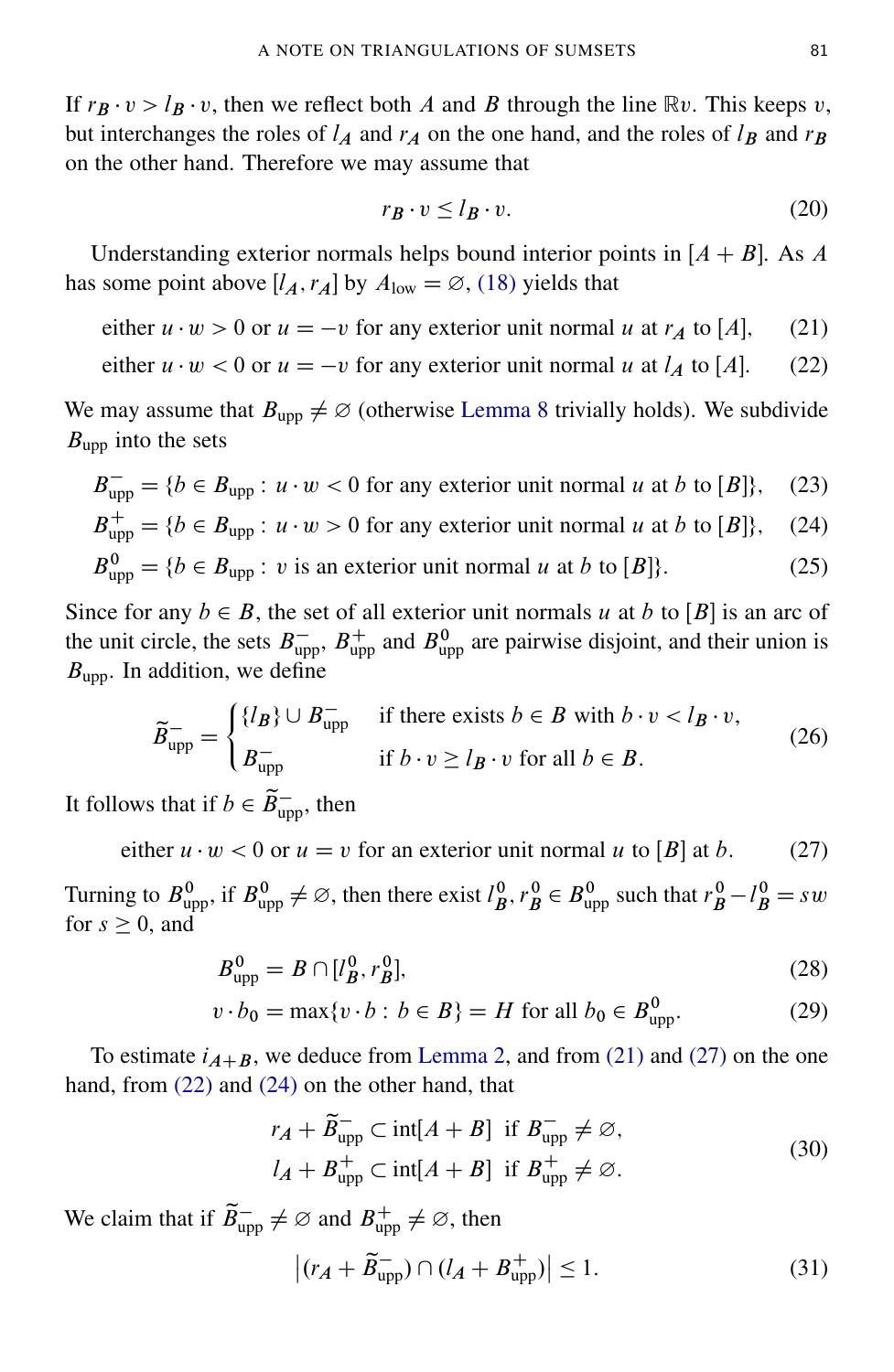We observe that  $r_A + x = l_A + y$  if and only if  $y - x = w$ , and hence  $x \cdot v = y \cdot v$ . However, if  $x_1, x_2 \in \widetilde{B}_{\text{upp}}^-$  and  $y_1, y_2 \in B_{\text{upp}}^+$  with  $x_1 \cdot v = y_1 \cdot v < x_2 \cdot v = y_2 \cdot v$ , then  $(y_2 - x_2) \cdot w < (y_1 - x_1) \cdot w$ , which in turn yields [\(31\).](#page-7-4) We conclude by [\(19\),](#page-6-7) [\(29\),](#page-7-5) [\(30\)](#page-7-6) and [\(31\)](#page-7-4) that

<span id="page-8-1"></span>
$$
|\{z \in (A+B) \cap \text{int}[A+B] : z \cdot v < H\}| \ge |\widetilde{B}_{\text{upp}}| + |B_{\text{upp}}^+| - 1.
$$
 (32)

We recall that there exists some  $p \in A_{\text{upp}}$ , and hence  $p \cdot v > 0$  by  $l_A \cdot v = 0$ . Thus if  $B_{\text{upp}}^0 \neq \emptyset$ , and  $z \in \{l_A, r_A\} + B_{\text{upp}}^0$  is different from  $l_A + l_B^0$  and  $r_A + r_B^0$ , then these two points of  $A + B$  lie left and right from z. Since  $(l_A + l_B) \cdot v < z \cdot v$  and  $(p+l_B^0)\cdot v > z\cdot v$ , we have  $z \in \text{int}[A+B]$ . In particular,  $|\{l_A, r_A\}+B_{upp}^0| \geq |B_{upp}^0|+1$ yields that

<span id="page-8-2"></span>
$$
|\{z \in (A+B) \cap \text{int}[A+B] : z \cdot v = H\}| \ge |B_{\text{upp}}^{0}| - 1.
$$
 (33)

Adding [\(32\)](#page-8-1) and [\(33\)](#page-8-2) implies  $i_{A+B} \ge |B_{upp}| - 2$ . If  $i_{A+B} = |B_{upp}| - 2$ , then  $\widetilde{B}_{\text{upp}} = B_{\text{upp}}^-$ , and hence  $r_B \cdot v = l_B \cdot v$  by [\(20\)](#page-7-7) and [\(26\),](#page-7-8) and  $B_{\text{low}} \subset [l_B, r_B]$ . In particular, [\(18\)](#page-6-5) implies that  $[l_{v,A},r_{v,A}]$  and  $[l_{v,B},r_{v,B}]$  are parallel.

<span id="page-8-0"></span>Proposition 9. *Let* A *and* B *be finite noncollinear sets in* R 2 , *and let* v *be a unit vector not parallel to any side of*  $[A]$  *or*  $[B]$ *. If*  $(11)$  *does not hold, then possibly after exchanging* A *and* B, *or* v *and*  $-v$ , we have the following:

- (i)  $A_{v \text{low}} = \varnothing$ .
- <span id="page-8-5"></span>(ii)  $B_{v,low} \subset [l_{v,B}, r_{v,B}].$
- <span id="page-8-6"></span>(iii)  $[l_{v,A},r_{v,A}]$  and  $[l_{v,B},r_{v,B}]$  are parallel.
- <span id="page-8-7"></span>(iv) *Either*  $B_{v,low} = \emptyset$  *and*  $b_B = b_A$ , *or*  $|B_{v,upp}| = |A_{v,upp}| + |B_{v,low}| + 1$  *and*  $b_B > b_A$ .

*Proof.* We drop the reference to  $v$  in the notation. To present the argument, we make some preparations. Again using that [\(11\)](#page-5-0) does not hold, [Lemma 7](#page-6-4) yields that possibly after exchanging A and B, or v and  $-v$ , we may assume that

<span id="page-8-3"></span>
$$
A_{\text{low}} = \varnothing.
$$

Possibly after exchanging  $\vec{A}$  and  $\vec{B}$  again, we may assume that

if 
$$
B_{low} = \emptyset
$$
, then  $b_B \ge b_A$ . (34)

Since [\(11\)](#page-5-0) does not hold, we have

<span id="page-8-4"></span>
$$
i_{A+B} < \frac{1}{2}(b_A + b_B) - 3. \tag{35}
$$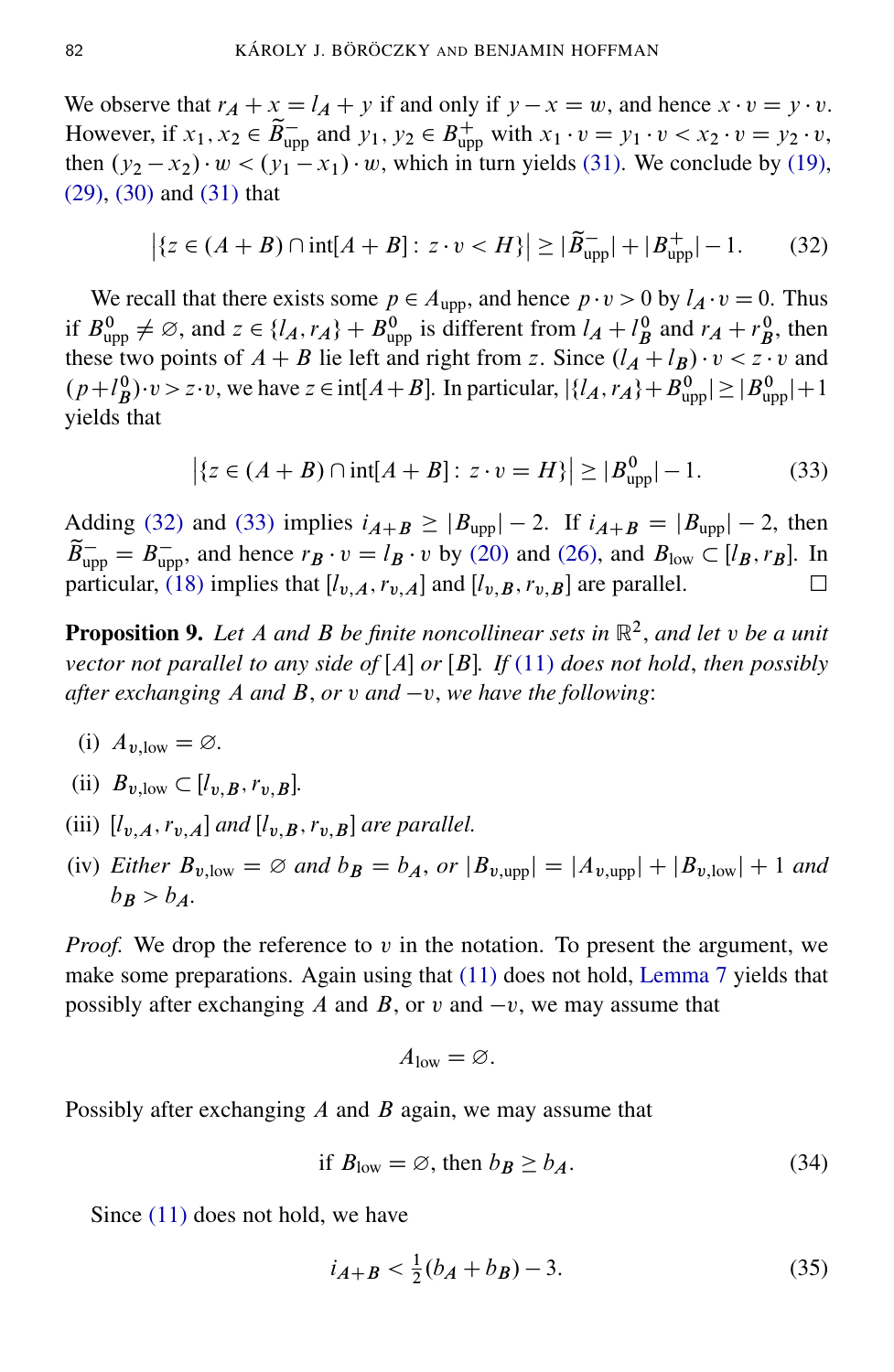First we show that

<span id="page-9-0"></span>either 
$$
|B_{\text{upp}}| = \frac{b_A + b_B}{2} - 2
$$
,  $B_{\text{low}} = \varnothing$  and  $b_A = b_B$ ,  
or  $|B_{\text{upp}}| > \frac{b_A + b_B}{2} - 2$ . (36)

If  $B_{\text{low}} = \emptyset$ , then  $b_B \ge b_A$  by [\(34\),](#page-8-3) and hence

$$
|B_{\text{upp}}| = b_B - 2 \ge \frac{b_A + b_B}{2} - 2,
$$

with equality only if  $b_A = b_B$ .

If  $B_{\text{low}} \neq \emptyset$ , then we use that  $A_{\text{upp}} \neq \emptyset$  by  $A_{\text{low}} = \emptyset$ . Thus [Lemma 2,](#page-3-2) [\(12\)](#page-5-2) and [\(16\)](#page-6-0) yield that  $A_{\text{upp}} + B_{\text{low}}$  lies in the interior of  $[A + B]$ . Combining this fact with [\(17\)](#page-6-3) leads to

$$
i_{A+B} \ge |A_{\text{upp}} + B_{\text{low}}| \ge |A_{\text{upp}}| + |B_{\text{low}}| - 1
$$
  
=  $b_A - 2 + b_B - 2 - |B_{\text{upp}}| - 1 = b_A + b_B - |B_{\text{upp}}| - 5.$  (37)

Therefore

$$
|B_{\text{upp}}| > \frac{b_A + b_B}{2} - 2
$$

by [\(35\),](#page-8-4) proving [\(36\).](#page-9-0)

It follows from [\(35\)](#page-8-4) and [\(36\)](#page-9-0) that  $i_{A+B} < |B_{upp}| - 1$ ; thus [Lemma 8](#page-6-6) implies that  $i_{A+B} = |B_{\text{upp}}| - 2$ , and in turn [Proposition 9](#page-8-0)[\(ii\)](#page-8-5) and [\(iii\)](#page-8-6) hold. To prove [\(iv\),](#page-8-7) we deduce from [\(35\)](#page-8-4) that

$$
b_A + b_B - 6 > 2i_{A+B} = 2|B_{\text{upp}}| - 4.
$$

Therefore [\(36\)](#page-9-0) yields that either  $B_{\text{low}} = \emptyset$  and  $b_A = b_B$ , or

 $b_A + b_B - 4 < 2|B_{\text{unn}}| < b_A + b_B - 2.$ 

In particular,  $2|B_{\text{upp}}| = b_A + b_B - 3$  in the second case, which is in turn equivalent to  $|B_{upp}| = |A_{upp}| + |B_{low}| + 1$  by  $|A_{upp}| = b_A - 2$  and [\(17\).](#page-6-3) In addition,  $|B_{upp}| =$  $|A_{\text{upp}}| + |B_{\text{low}}| + 1$  implies that  $b_B > b_A$ .

We have now developed enough machinery to prove [Theorem 6,](#page-5-1) which we restate here:

**Theorem [6.](#page-5-1)** If A and B are finite noncollinear sets in  $\mathbb{R}^2$  such that  $|A| = b_A$ ,  $|B| = b_B$  *and* [\(11\)](#page-5-0) *fails to hold, then either*  $|A| = 3$ *, and* B *is a translate of*  $A + A$ *, or*  $|B| = 3$ , *and A is a translate of*  $B + B$ .

*Proof.* We follow [Proposition 9,](#page-8-0) and choose A, B, and v as in that result. For each  $x \in A$ , we have that if x lies on a corner of [A], there exist vectors  $v_{x,l}$  and  $v_{x,r}$  such that  $x = l_{v_{x,l}}$ , and  $x = r_{v_{x,r}}$ , a. Since  $A_{v,low} = \emptyset$ , in the first case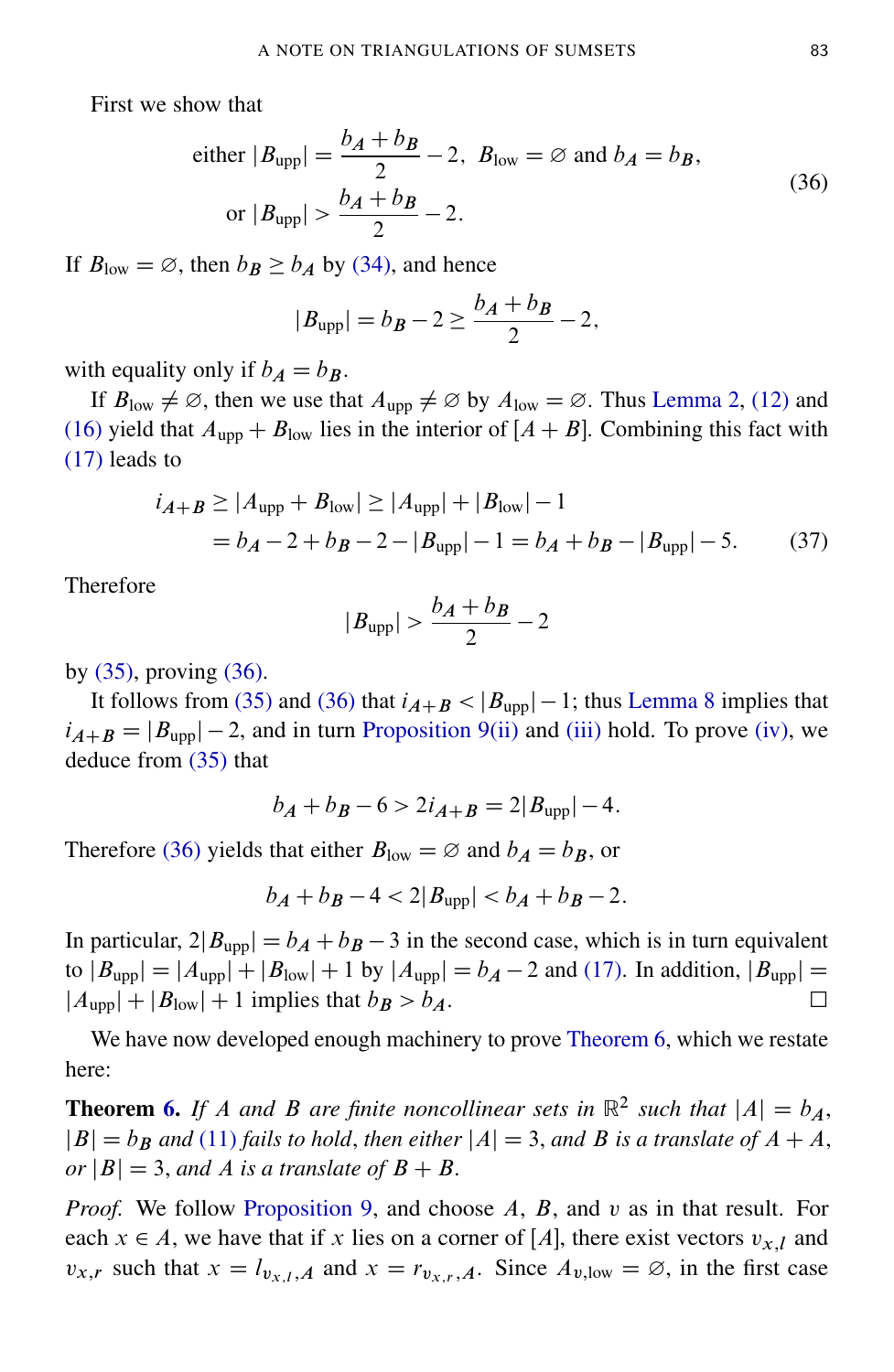$r_{v_{x,l}}$ ,  $A = r_{v,A}$ , and in the second  $l_{v_{x,r},A} = l_{v,A}$ . Consider one such  $x \in A_{v,\text{upp}}$ . By [Proposition 9,](#page-8-0) it follows that A is a subset of the triangle  $T_A$  formed by  $l_{v,A}$ ,  $r_{v,A}$ , and x. And, by the same proposition, all the sides of  $[B]$  must be parallel to sides in A, so B is a subset of some triangle  $T_B = \phi T_A$ , where  $\phi$  is the composition of a transposition and scalar multiplication. Then the corners of  $[B]$  are  $l_{v,B}$ ,  $r_{v,B}$ , and some point  $y \in B$ . We define open line segments

$$
s_1 = (l_{v,A}, r_{v,A}), \quad s_2 = (l_{v,A}, x), \quad s_3 = (x, r_{v,A}),
$$
  

$$
t_1 = (l_{v,B}, r_{v,B}), \quad t_2 = (l_{v,B}, y), \quad t_3 = (y, r_{v,B}).
$$

Let  $A_i = s_i \cap A$  and  $B_i = t_i \cap B$  for  $i \in \{1, 2, 3\}$ . Note that  $A_1 = \emptyset$ , and  $s_i$  is parallel to  $t_i$ , yet  $A_i = \emptyset$  or  $B_i = \emptyset$ .

Assume for contradiction that  $|A| > 3$ . By [Proposition 9,](#page-8-0)  $|B_{v,\text{upp}}| \ge 2$ . Thus  $B_i \neq \emptyset$  for one  $i \in \{2, 3\}$ . Assume without loss of generality that  $B_3 \neq \emptyset$ ; then by [Proposition 9,](#page-8-0)  $A_3 = \emptyset$  and so  $A_2 \neq \emptyset$ . Thus, letting  $p \in A_2$ , since  $B_1$  and  $B_3$ share no nonzero exterior normals with p, and since  $A_2$  and  $r_{v,B}$  share no nonzero exterior normals,  $B_1 + p$ ,  $A_2 + r_{v,B}$ , and  $B_3 + p$  are all in  $(A + B)_{int}$ . And since  $T_B = \phi T_A$ , these three sets are pairwise disjoint. So

$$
i_{A+B} \ge |B_1 + p| + |A_2 + r_{v,B}| + |B_3 + p| = b_A + b_B - 6,\tag{38}
$$

and thus [\(11\)](#page-5-0) holds, contrary to our assumption. So  $|A| = 3$ .

By [Proposition 9,](#page-8-0) we have that if  $B_{v,low} = \emptyset$ , then  $b_A = b_B = 3$ . So,  $2i_{A+B} \ge$  $b_A + b_B - 6 = 0$ , and again [\(11\)](#page-5-0) holds. Thus, we have that  $|B_{v,low}| \ge 1$ , and so

$$
|B_{v,\text{upp}}| = |B_{v,\text{low}}| + 2. \tag{39}
$$

That is,

$$
|B_2| + |B_3| = |B_1| + 1.
$$
\n(40)

By the same argument, we get

$$
|B_1| + |B_2| = |B_3| + 1,\t(41)
$$

$$
|B_1| + |B_3| = |B_2| + 1.
$$
 (42)

It follows that  $|B_1| = |B_2| = |B_3| = 1$  and so  $b_B = 6$ .

Now,  $i_{A+B} > 0$ , and if  $i_{A+B} \ge 2$  then [\(11\)](#page-5-0) holds, contradicting our assumption. Assuming then that  $i_{A+B} = 1$ , we let  $b_i \in B_i$  for  $i \in \{1, 2, 3\}$ . Then we see that  $x + b_1 = r_{v,A} + b_2 = l_{v,A} + b_3$ . And since  $T_B = \phi T_A$ , B must just be a translated version of  $A+A$ . And, as was mentioned in the beginning of this section, [Conjecture 1](#page-2-2) holds for A and B.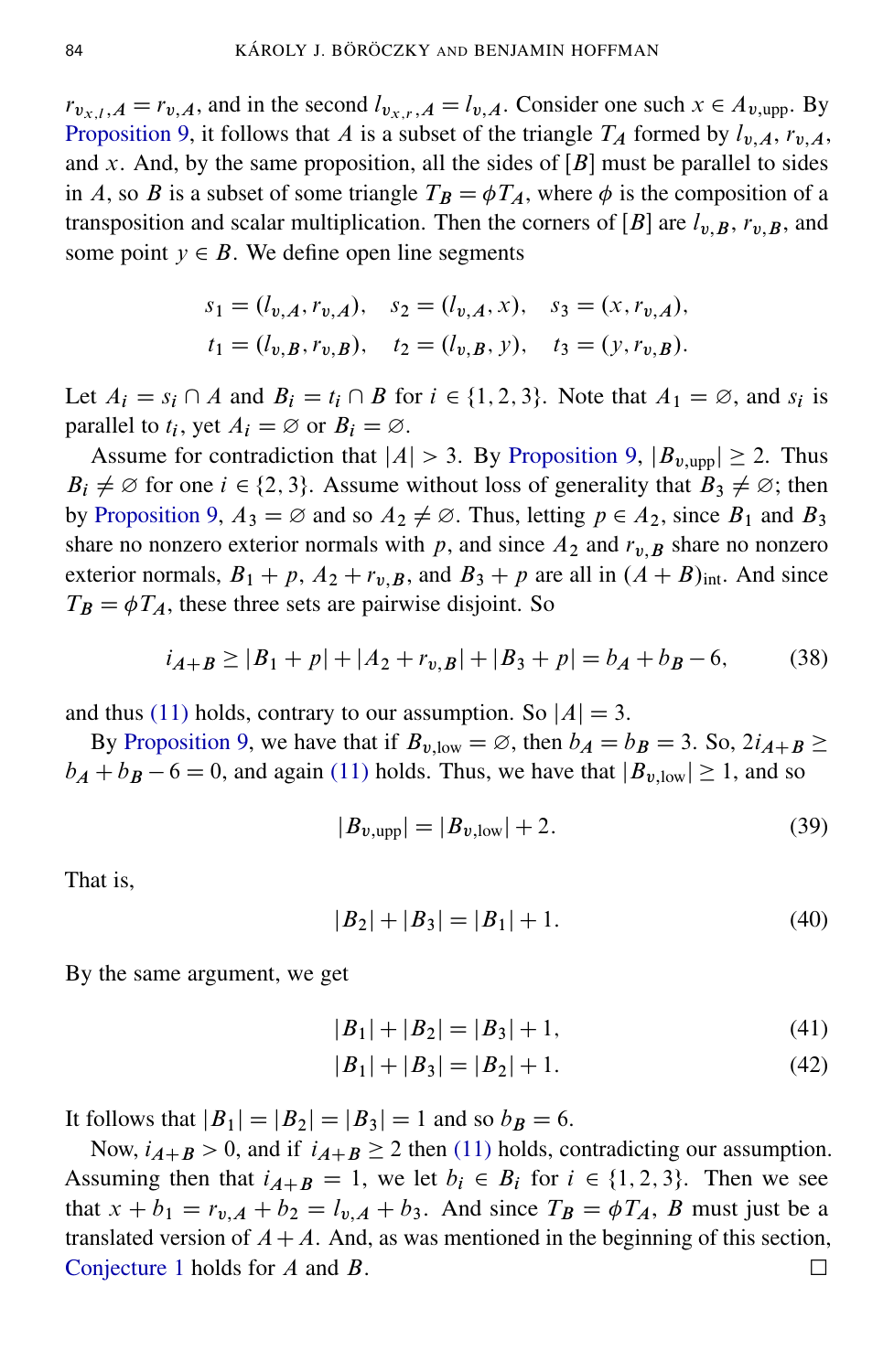#### **References**

- <span id="page-11-0"></span>[Freiman 1973] G. A. Freiman, *Foundations of a structural theory of set addition*, Translations of Math. Monographs 37, American Mathematical Society, Providence, R. I., 1973. [MR 50 #12944](http://msp.org/idx/mr/50:12944) [Zbl 0271.10044](http://msp.org/idx/zbl/0271.10044)
- <span id="page-11-1"></span>[Freiman 2002] G. A. Freiman, "Structure theory of set addition, II: Results and problems", pp. 243–260 in *Paul Erd˝os and his mathematics, I* (Budapest, 1999), edited by M. S. Gábor Halász, László Lóvász and V. T. Sós, Bolyai Soc. Math. Stud. 11, János Bolyai Math. Soc., Budapest, 2002. [MR 2004c:11190](http://msp.org/idx/mr/2004c:11190) [Zbl 1034.11056](http://msp.org/idx/zbl/1034.11056)
- <span id="page-11-2"></span>[Ruzsa 2009] I. Z. Ruzsa, ["Sumsets and structure",](http://dx.doi.org/10.1007/978-3-7643-8962-8) pp. 87–210 in *Combinatorial number theory and additive group theory*, edited by A. Geroldinger and I. Z. Ruzsa, Birkhäuser, Basel, 2009. [MR 2010m:11013](http://msp.org/idx/mr/2010m:11013) [Zbl 1177.11005](http://msp.org/idx/zbl/1177.11005)
- <span id="page-11-3"></span>[Tao and Vu 2006] T. Tao and V. Vu, *[Additive combinatorics](http://dx.doi.org/10.1017/CBO9780511755149)*, Cambridge Studies in Advanced Mathematics 105, Cambridge University Press, 2006. [MR 2008a:11002](http://msp.org/idx/mr/2008a:11002)

| Received: 2012-12-28 | Revised: 2013-05-31 | Accepted: 2013-09-22                                                                                                   |
|----------------------|---------------------|------------------------------------------------------------------------------------------------------------------------|
| carlos@renvi.hu      |                     | Alfréd Rényi Institute of Mathematics, Hungarian Academy<br>of Sciences, Reáltanoda utca 13-15, Budapest 1053, Hungary |

and

Central European University, 1051 Budapest, Nádor utca 9, Hungary

[benjaminsshoffman@gmail.com](mailto:benjaminsshoffman@gmail.com)

Department of Mathematical Sciences, Lewis & Clark College, 615 Palatine Hill Road, Portland, OR 97219, United States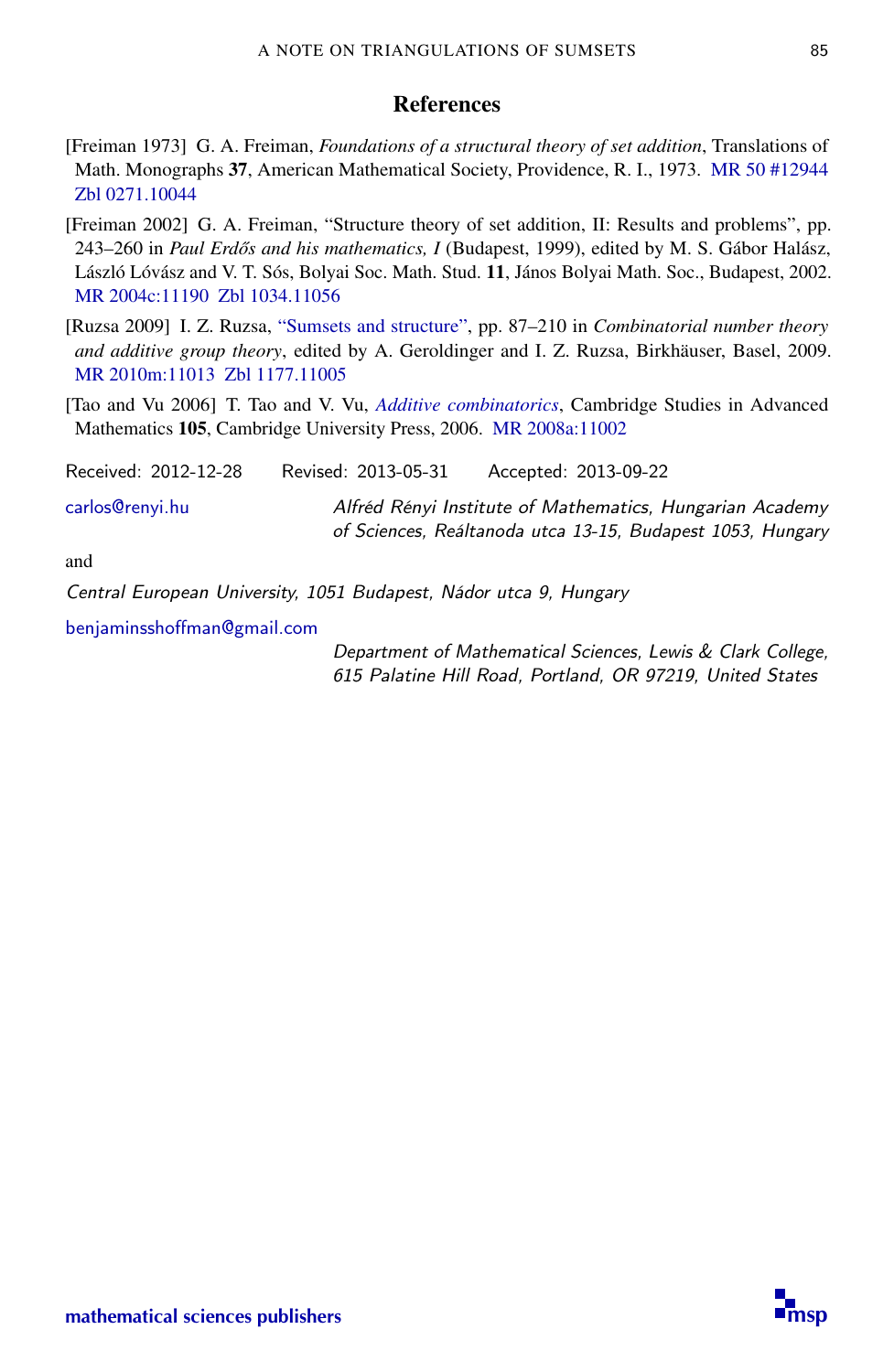# involve [msp.org/involve](http://msp.org/involve)

#### EDITORS

#### MANAGING EDITOR

Kenneth S. Berenhaut, Wake Forest University, USA, [berenhks@wfu.edu](mailto:berenhks@wfu.edu)

#### BOARD OF EDITORS

| Colin Adams          | Williams College, USA<br>colin.c.adams@williams.edu             | DUARD OF EDITORS<br>David Larson | Texas A&M University, USA<br>larson@math.tamu.edu                   |
|----------------------|-----------------------------------------------------------------|----------------------------------|---------------------------------------------------------------------|
| John V. Baxley       | Wake Forest University, NC, USA<br>baxley@wfu.edu               | Suzanne Lenhart                  | University of Tennessee, USA<br>lenhart@math.utk.edu                |
| Arthur T. Benjamin   | Harvey Mudd College, USA<br>benjamin@hmc.edu                    | Chi-Kwong Li                     | College of William and Mary, USA<br>ckli@math.wm.edu                |
| Martin Bohner        | Missouri U of Science and Technology, USA<br>bohner@mst.edu     | Robert B. Lund                   | Clemson University, USA<br>lund@clemson.edu                         |
| Nigel Boston         | University of Wisconsin, USA<br>boston@math.wisc.edu            | Gaven J. Martin                  | Massey University, New Zealand<br>g.j.martin@massey.ac.nz           |
| Amarjit S. Budhiraja | U of North Carolina, Chapel Hill, USA<br>budhiraj@email.unc.edu | Mary Meyer                       | Colorado State University, USA<br>meyer@stat.colostate.edu          |
| Pietro Cerone        | La Trobe University, Australia<br>P.Cerone@latrobe.edu.au       | Emil Minchev                     | Ruse, Bulgaria<br>eminchev@hotmail.com                              |
| Scott Chapman        | Sam Houston State University, USA<br>scott.chapman@shsu.edu     | Frank Morgan                     | Williams College, USA<br>frank.morgan@williams.edu                  |
| Joshua N. Cooper     | University of South Carolina, USA<br>cooper@math.sc.edu         | Mohammad Sal Moslehian           | Ferdowsi University of Mashhad, Iran<br>moslehian@ferdowsi.um.ac.ir |
| Jem N. Corcoran      | University of Colorado, USA<br>corcoran@colorado.edu            | Zuhair Nashed                    | University of Central Florida, USA<br>znashed@mail.ucf.edu          |
| Toka Diagana         | Howard University, USA<br>tdiagana@howard.edu                   | Ken Ono                          | Emory University, USA<br>ono@mathcs.emory.edu                       |
| Michael Dorff        | Brigham Young University, USA<br>mdorff@math.byu.edu            | Timothy E. O'Brien               | Loyola University Chicago, USA<br>tobriel@luc.edu                   |
| Sever S. Dragomir    | Victoria University, Australia<br>sever@matilda.vu.edu.au       | Joseph O'Rourke                  | Smith College, USA<br>orourke@cs.smith.edu                          |
| Behrouz Emamizadeh   | The Petroleum Institute, UAE<br>bemamizadeh@pi.ac.ae            | <b>Yuval Peres</b>               | Microsoft Research, USA<br>peres@microsoft.com                      |
| Joel Foisy           | <b>SUNY Potsdam</b><br>foisyjs@potsdam.edu                      | Y.-F. S. Pétermann               | Université de Genève, Switzerland<br>petermann@math.unige.ch        |
| Errin W. Fulp        | Wake Forest University, USA<br>fulp@wfu.edu                     | Robert J. Plemmons               | Wake Forest University, USA<br>plemmons@wfu.edu                     |
| Joseph Gallian       | University of Minnesota Duluth, USA<br>jgallian@d.umn.edu       | Carl B. Pomerance                | Dartmouth College, USA<br>carl.pomerance@dartmouth.edu              |
| Stephan R. Garcia    | Pomona College, USA<br>stephan.garcia@pomona.edu                | Vadim Ponomarenko                | San Diego State University, USA<br>vadim@sciences.sdsu.edu          |
| Anant Godbole        | East Tennessee State University, USA<br>godbole@etsu.edu        | <b>Bjorn Poonen</b>              | UC Berkeley, USA<br>poonen@math.berkeley.edu                        |
| Ron Gould            | Emory University, USA<br>rg@mathcs.emory.edu                    | James Propp                      | U Mass Lowell, USA<br>jpropp@cs.uml.edu                             |
| Andrew Granville     | Université Montréal, Canada<br>andrew@dms.umontreal.ca          | Józeph H. Przytycki              | George Washington University, USA<br>przytyck@gwu.edu               |
| Jerrold Griggs       | University of South Carolina, USA<br>griggs@math.sc.edu         | Richard Rebarber                 | University of Nebraska, USA<br>rrebarbe@math.unl.edu                |
| Sat Gupta            | U of North Carolina, Greensboro, USA<br>sngupta@uncg.edu        | Robert W. Robinson               | University of Georgia, USA<br>rwr@cs.uga.edu                        |
| Jim Haglund          | University of Pennsylvania, USA<br>jhaglund@math.upenn.edu      | Filip Saidak                     | U of North Carolina, Greensboro, USA<br>f_saidak@uncg.edu           |
| Johnny Henderson     | Baylor University, USA<br>johnny_henderson@baylor.edu           | James A. Sellers                 | Penn State University, USA<br>sellersj@math.psu.edu                 |
| Jim Hoste            | Pitzer College<br>jhoste@pitzer.edu                             | Andrew J. Sterge                 | Honorary Editor<br>andy@ajsterge.com                                |
| Natalia Hritonenko   | Prairie View A&M University, USA<br>nahritonenko@pvamu.edu      | Ann Trenk                        | Wellesley College, USA<br>atrenk@wellesley.edu                      |
| Glenn H. Hurlbert    | Arizona State University, USA<br>hurlbert@asu.edu               | Ravi Vakil                       | Stanford University, USA<br>vakil@math.stanford.edu                 |
| Charles R. Johnson   | College of William and Mary, USA<br>crjohnso@math.wm.edu        | Antonia Vecchio                  | Consiglio Nazionale delle Ricerche, Italy<br>antonia.vecchio@cnr.it |
| K. B. Kulasekera     | Clemson University, USA<br>kk@ces.clemson.edu                   | Ram U. Verma                     | University of Toledo, USA<br>verma99@msn.com                        |
| Gerry Ladas          | University of Rhode Island, USA<br>gladas@math.uri.edu          | John C. Wierman                  | Johns Hopkins University, USA<br>wierman@jhu.edu                    |
|                      |                                                                 | Michael E. Zieve                 | University of Michigan, USA<br>zieve@umich.edu                      |

#### PRODUCTION

Silvio Levy, Scientific Editor

See inside back cover or [msp.org/involve](http://msp.org/involve) for submission instructions. The subscription price for 2015 is US \$140/year for the electronic version, and \$190/year (+\$35, if shipping outside the US) for print and electronic. Subscriptions, requests for back issues from the last three years and changes of subscribers address should be sent to MSP.

Involve (ISSN 1944-4184 electronic, 1944-4176 printed) at Mathematical Sciences Publishers, 798 Evans Hall #3840, c/o University of California, Berkeley, CA 94720-3840, is published continuously online. Periodical rate postage paid at Berkeley, CA 94704, and additional mailing offices.

Involve peer review and production are managed by EditFLOW® from Mathematical Sciences Publishers.

PUBLISHED BY **n** [mathematical sciences publishers](http://msp.org/)

nonprofit scientific publishing

<http://msp.org/>

© 2015 Mathematical Sciences Publishers